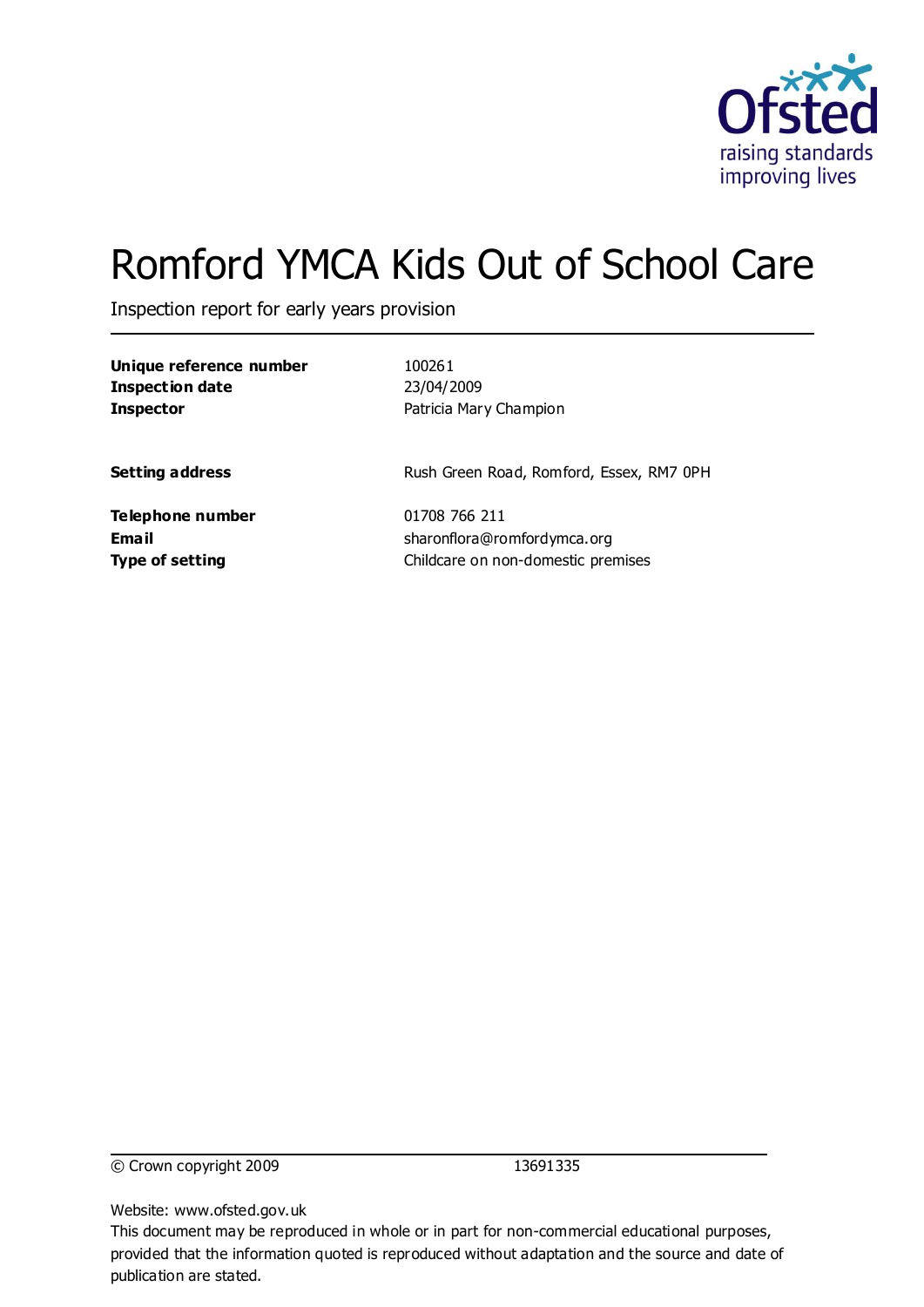#### **Introduction**

This inspection was carried out by Ofsted under Sections 49 and 50 of the Childcare Act 2006 on the quality and standards of the registered early years provision. 'Early years provision' refers to provision regulated by Ofsted for children from birth to 31 August following their fifth birthday (the early years age group). The registered person must ensure that this provision complies with the statutory framework for children's learning, development and welfare, known as the *Early* Years Foundation Stage.

The provider must provide a copy of this report to all parents with children at the setting where reasonably practicable. The provider must provide a copy of the report to any other person who asks for one, but may charge a fee for this service (The Childcare (Inspection) Regulations 2008 regulations 9 and 10).

Children only attend this setting before and/or after the school day and/or during the school holidays. The judgements in this report reflect the quality of early years provision offered to children during those periods.

The setting also makes provision for children older than the early years age group which is registered on the voluntary and/or compulsory part(s) of the Childcare Register. This report does not include an evaluation of that provision, but a comment about compliance with the requirements of the Childcare Register is included in Annex B.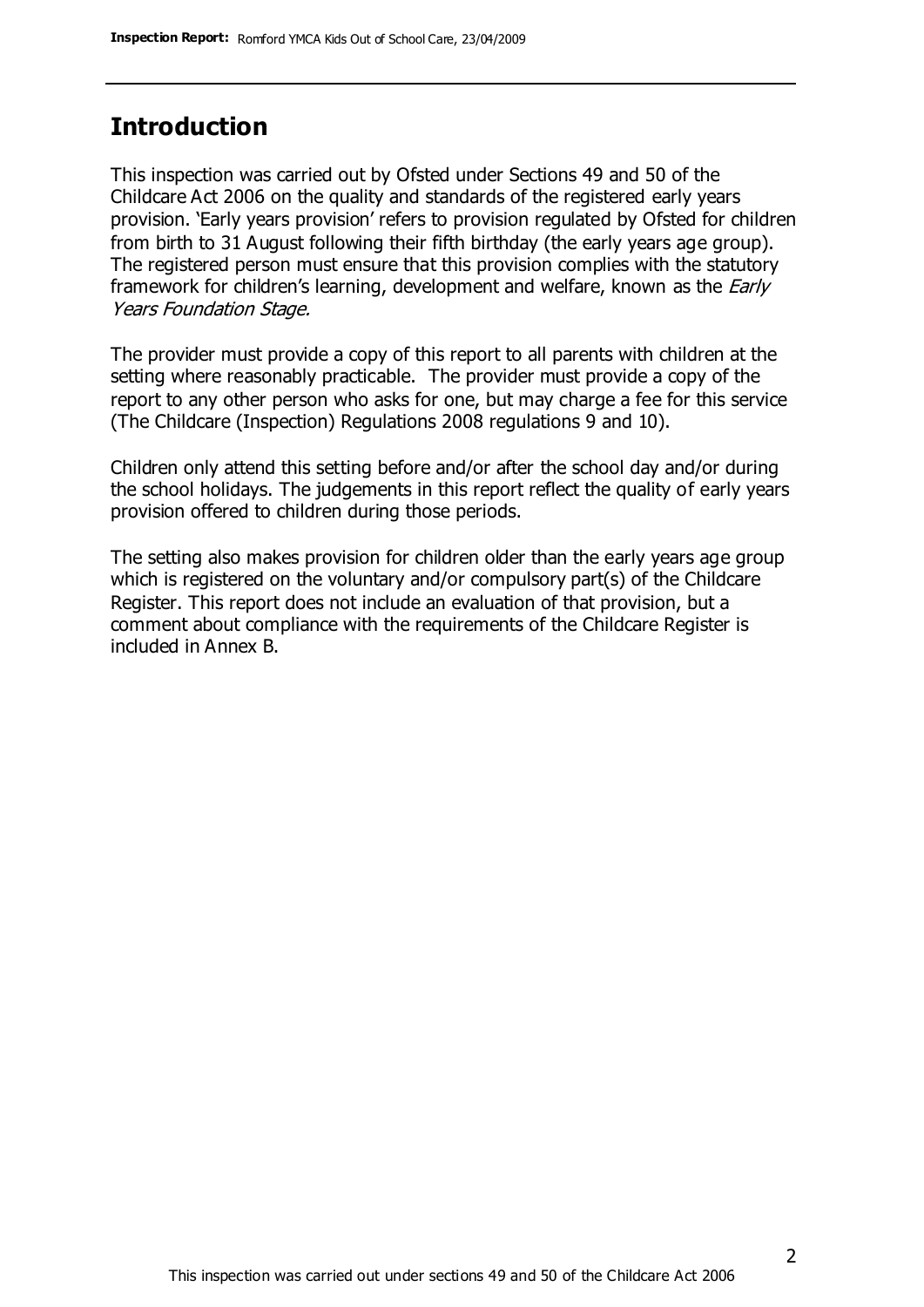# **Description of the setting**

Romford YMCA Kids Out of School is run by the YMCA, a Christian charitable organisation serving the local community. It opened in 1994 and operates from the sports hall, canteen, crèche room and various classrooms on the ground and first floor within the YMCA building, located on the outskirts of Romford. All children share access to enclosed outdoor play areas. Access to the premises is via a ramp leading to the front of the premises and there is a lift to reach the first floor. A maximum of 170 children may attend the out of school club at any one time. The club opens five days a week during school term times from 07:00 to 08:30 and 15:00 to 18:00 and the holiday multi-activity scheme operates from 08:30 to 18:00.

There are currently approximately 220 children aged from four to 11 years on roll. Children attend for a variety of before and after school sessions or full day care during the holidays. The setting supports a small number of children who have learning difficulties and/or disabilities or who have English as an additional language. This provision is registered by Ofsted on the Early Years Register and the compulsory and voluntary parts of the Childcare Register.

The provision employs 20 childcare staff, of whom 15 of the staff, including the manager hold appropriate early years or play work qualifications. There are two staff currently working towards a recognised play work qualification. The setting receives support from local authorities and '4Children'.

## **Overall effectiveness of the early years provision**

Overall the quality of the provision is satisfactory. Children have fun as they take part in a wide range of sport-based activities, games and art and craft sessions. The staff ensure that all children regardless of different backgrounds and abilities are treated fairly and included in the life of the setting. The manager has made a number of improvements since the last inspection. There is a commitment to engage in self-evaluation and a sound capacity to improve further. However, the organisation of some routines, activities and use of space is not always tailored to support children's individual needs and maximise their enjoyment.

#### **What steps need to be taken to improve provision further?**

To further improve the early years provision the registered person should:

- improve routines and the organisation of the some activities to ensure that they are tailored to meet individual children's needs
- develop further the links with other settings that children attend within the Early Years Foundation Stage

To fully meet the specific requirements of the EYFS, the registered person must: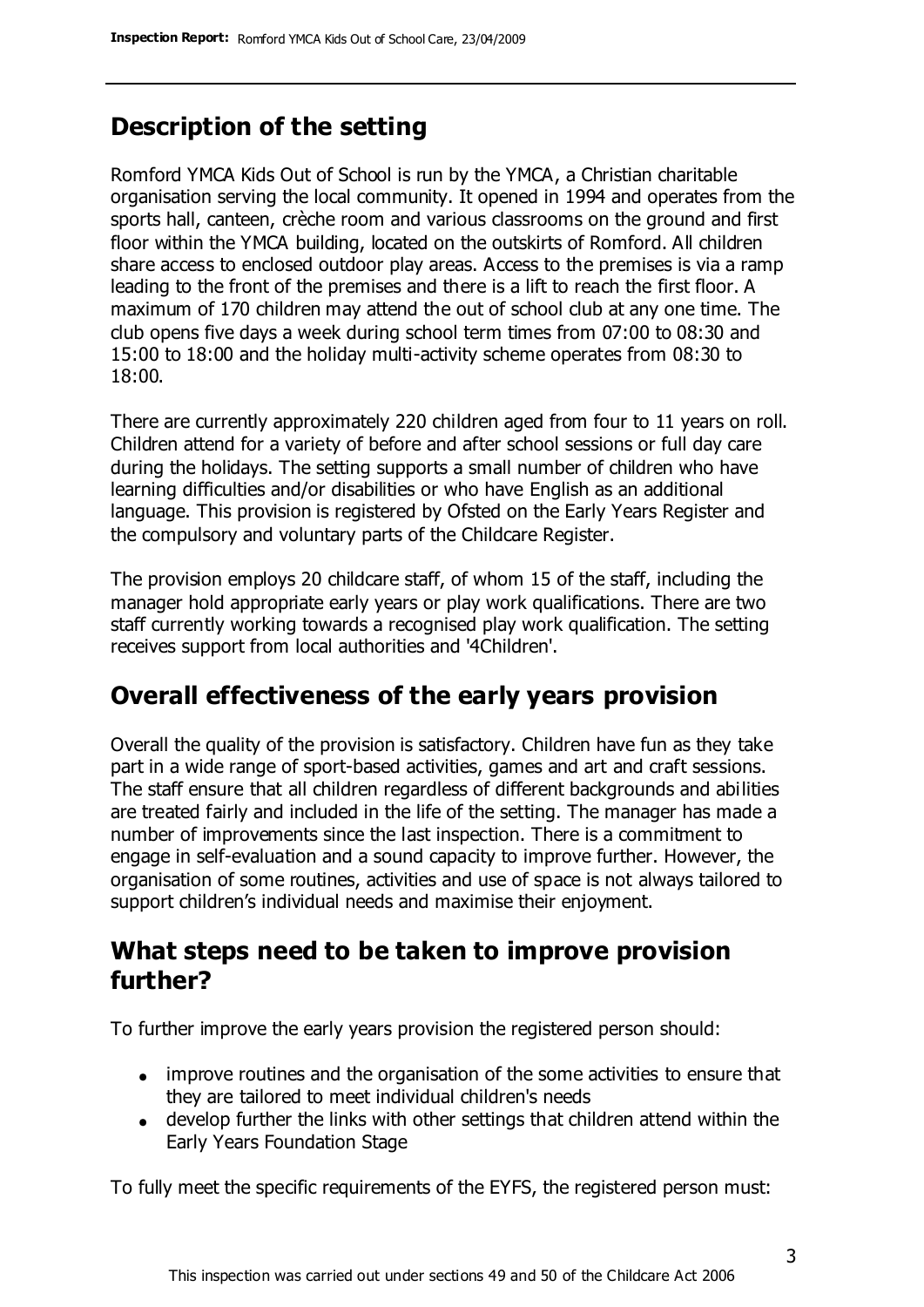ensure that designated rooms within the premises are for the sole use of the provision during the hours of operation (this relates to the holiday scheme) (Suitable premises, environment and equipment). 29/05/2009

# **The leadership and management of the early years provision**

Since the last inspection the management has carried out a major review and update of the setting's policies and procedures and all the essential documentation is now in place. Consequently, improvements have been made to enhance the welfare and safety of the children. Children are safeguarded because staff are fully aware of their child protection responsibilities. Robust risk assessment is undertaken prior to each activity or outing. Children are also involved in checking that all necessary safety equipment is in place. Reliable arrangements are in place to collect children from ten primary schools in the vicinity. Children are escorted by staff when they move around the premises. The manager and deputy lead a culture of reflective practice and have a clear view of the strengths of the after school and holiday scheme. They are constantly looking for ways to improve and are receptive to recommendations made during the inspection.

Children benefit from being cared for by well-qualified staff who undertake additional training courses to promote the health, safety and welfare of children. The required staffing ratios are met and staff are mostly deployed appropriately so that children receive adequate support and supervision. While the out of school care has sole use of many areas of the premises during hours of operation, there are times during school holidays when children share use of the sports hall with members of the public taking part in aerobic exercise classes. Consequently, the high noise level impacts on children's behaviour and concentration and staff are unable to fully protect children. Routines do not always run smoothly and at times children have to wait between activities or spend considerable time in a queue, for example, while staff are organising equipment or when waiting to wash hands prior to eating.

Staff foster good relationships with parents and carers, which contributes positively to the well-being of the children. Useful information is displayed on notice boards and good verbal feedback is given each day. Parents are invited to contribute their ideas and suggestions on questionnaires and comment cards. They make positive comments about the care provided. The provision has not yet fully developed the necessary links with other settings that children attend within the Early years Foundation Stage, to ensure continuity of care and children's learning.

# **The quality and standards of the early years provision**

Children settle well at the after school club and holiday multi-activity scheme. They have good relationships with each other and the staff. Children from different schools mix and make friends. The adults are effective role models, joining in activities and sharing the children's enjoyment. Children's suggestions are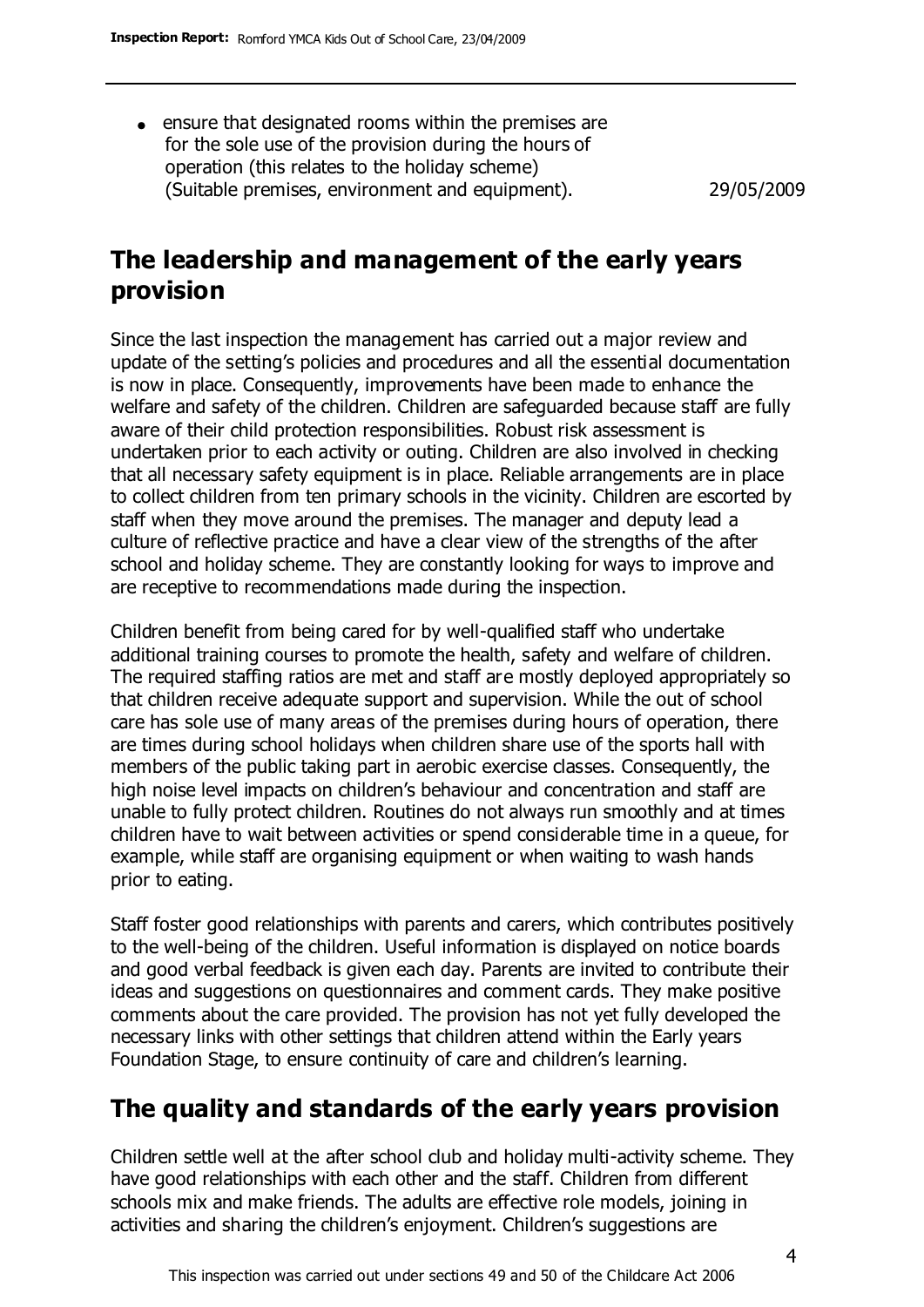welcomed, for example, choices of films to see, activities to do or when discussing appropriate behaviour. Interaction is lively and friendly with animated conversations about the children's school day and current interests. Each child within the Early Years Foundation Stage has an allocated key person. A system has recently been set up to assess what children know and can do and identifies how to help them make progress. Evaluative observations and photographs are used to record achievements. Children understand that their efforts are valued because their work is displayed and they are given plenty of praise and encouragement. Resources for children attending the after school club are presented so that they can make choices and take decisions about their play and a focussed adult-led activity is also offered each day.

Children are generally well behaved and sociable. They have good opportunities for turn taking, sharing and working together during team games. Suitable systems are in place to support children with learning difficulties or disabilities. Individual support is offered and some activities are adapted to meet varying needs. However, the behaviour of older children sometimes impacts on the care of younger children, for example, when ball games disrupt children attempting to eat their meals.

A varied range of activities are offered to the children. There are plenty of opportunities for children to develop physical skills, which contribute to a healthy lifestyle. They run energetically, jump enthusiastically on a bouncy castle and take part in ball games. Many creative learning experiences are offered using a range of materials. Children make and decorate Easter eggs using dough and paint their hands and feet to make large wall displays. Practical activities such as cooking help children develop purposeful skills for the future. Many interesting outings are offered to enhance learning experiences. Good use is made of local venues such as parks, farms, swimming pools and the cinema. Staff also capably organise trips during holidays to London when children go on a train journey to Hyde Park.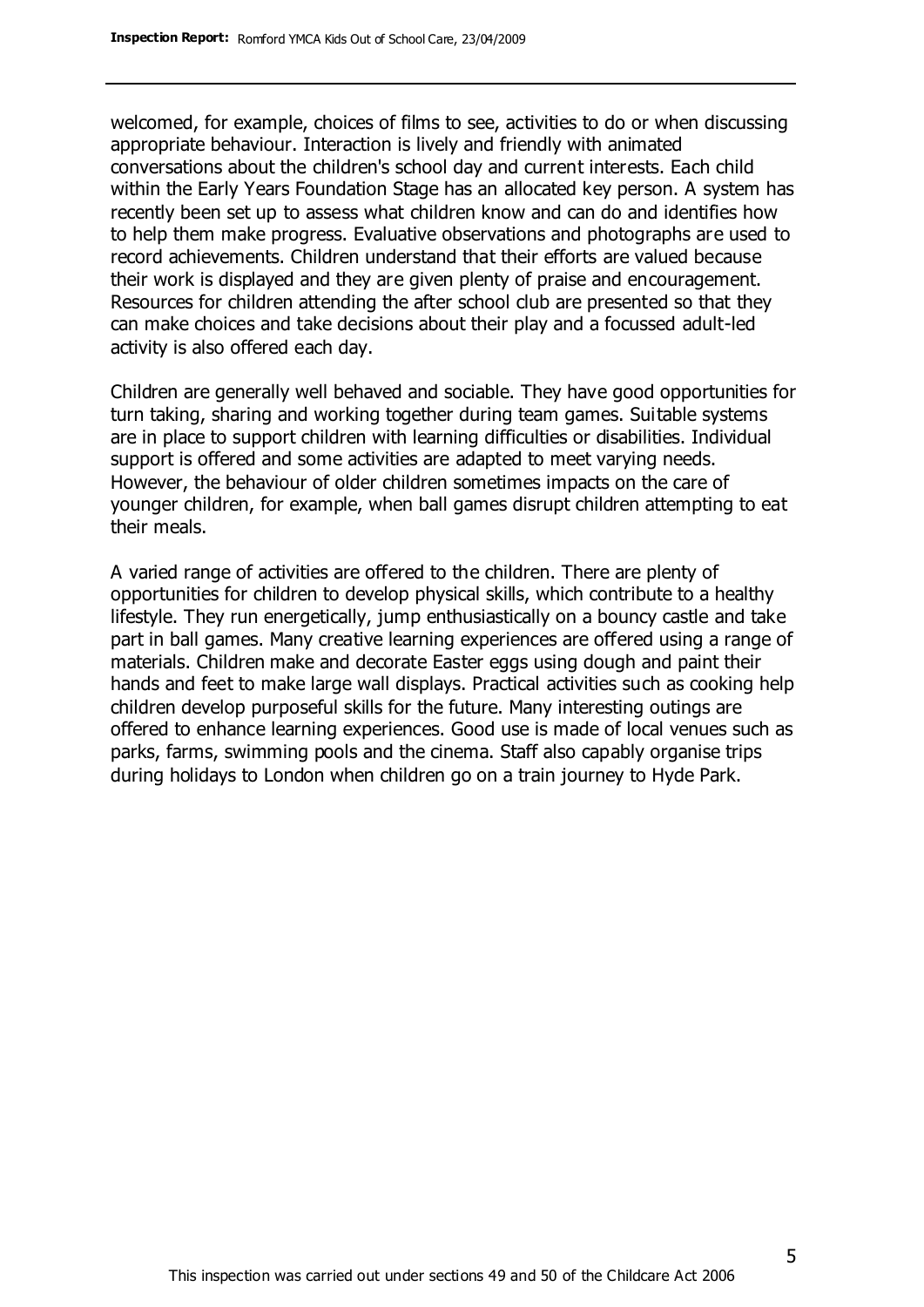# **Annex A: record of inspection judgements**

#### **The key inspection judgements and what they mean**

Grade 1 is Outstanding: this aspect of the provision is of exceptionally high quality Grade 2 is Good: this aspect of the provision is strong Grade 3 is Satisfactory: this aspect of the provision is sound Grade 4 is Inadequate: this aspect of the provision is not good enough

#### **Overall effectiveness**

| How effective is the provision in meeting the needs<br>of children in the Early Years Foundation Stage? |  |
|---------------------------------------------------------------------------------------------------------|--|
| How well does the provision promote inclusive practice?                                                 |  |
| The capacity of the provision to maintain continuous                                                    |  |
| improvement.                                                                                            |  |

#### **Leadership and management**

| How effectively is provision in the Early Years               |  |
|---------------------------------------------------------------|--|
| <b>Foundation Stage led and managed?</b>                      |  |
| How effective is the setting's self-evaluation, including the |  |
| steps taken to promote improvement?                           |  |
| How well does the setting work in partnership with parents    |  |
| and others?                                                   |  |
| How well are children safequarded?                            |  |

#### **Quality and standards**

| How effectively are children in the Early Years<br><b>Foundation Stage helped to learn and develop?</b> |   |
|---------------------------------------------------------------------------------------------------------|---|
| How effectively is the welfare of children in the Early                                                 | 3 |
| <b>Years Foundation Stage promoted?</b>                                                                 |   |
| How well are children helped to stay safe?                                                              |   |
| How well are children helped to be healthy?                                                             | 3 |
| How well are children helped to enjoy and achieve?                                                      | 2 |
| How well are children helped to make a positive                                                         | 3 |
| contribution?                                                                                           |   |
| How well are children helped develop skills that will                                                   |   |
| contribute to their future economic well-being?                                                         |   |

Any complaints about the inspection or report should be made following the procedures set out in the guidance available from Ofsted's website: www.ofsted.gov.uk